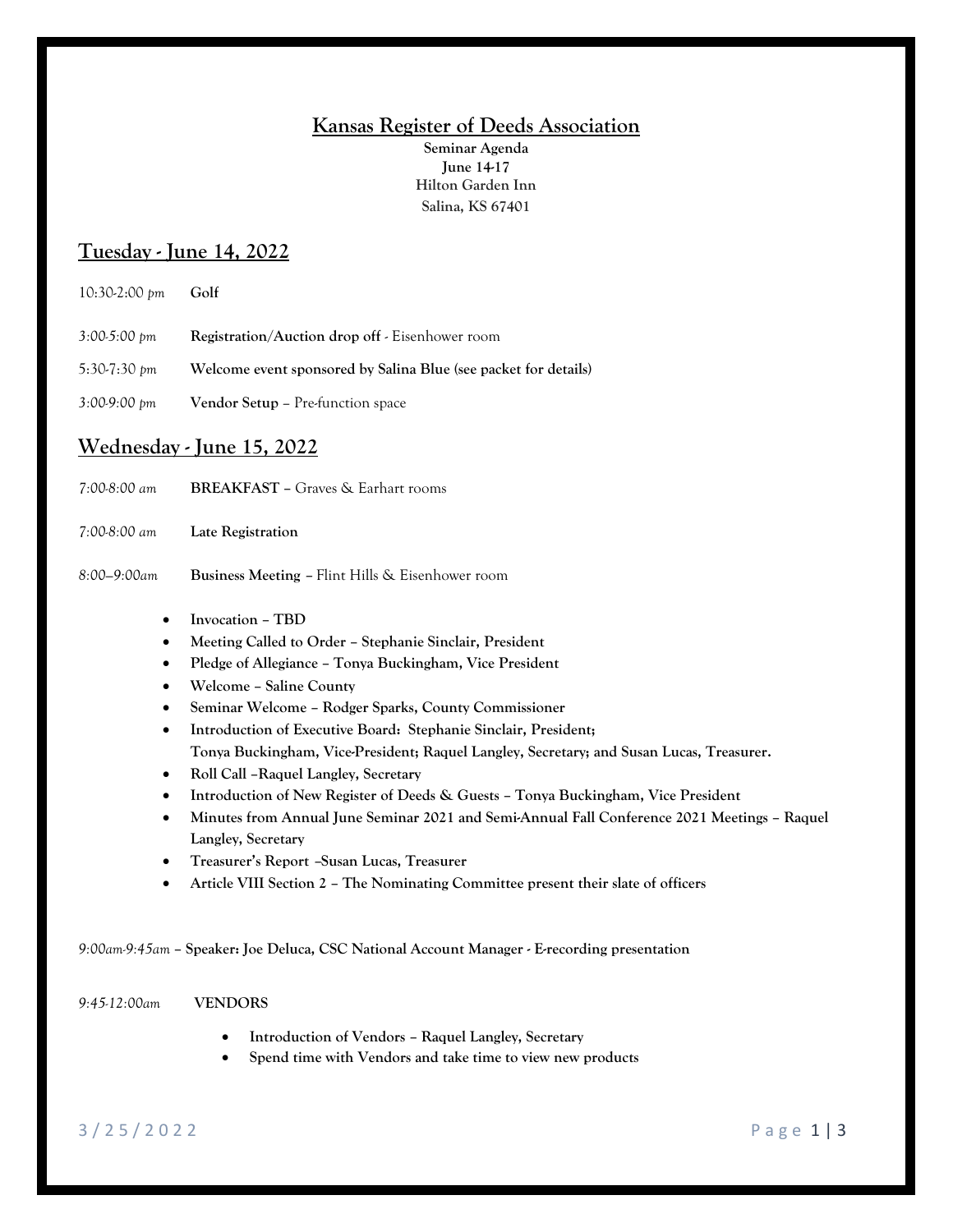#### 12:00 -1:30pm **LUNCH with Vendors –** Graves & Earhart rooms

- **Vendor Drawings**
- *1:30-3:00 pm* **Speaker: Marias Johnson-Herl, KPERS Education/Information Representative - Kansas Public Employees Retirement System (KEPERS) presentation**
- *3:00-3:15 pm* **BREAK**
- *3:15-5:00 pm* **Round Tables**
- *5:30-8:00* pm **Casual Dinner and Entertainment at The Garage 134 South 4th Street, Salina, Kansas 67401**

### **Thursday - June 16, 2022**

*7:00-8:00 am* **BREAKFAST**

#### *8:00-8:15*

- **Call to Order**
- **Roll Call**

#### 8:15-10:00 **Business Meeting (Continued) Committee Reports/Business Meeting**

- **Silent Auction – Becky Nioce, Chair**
- **Registrar – Maggie Figurilli, Chair**
- **Handbook – Dana McDaniel - Chair**
- **Scrapbook – Stephanie Sinclair, Chair**
- **Website – Stephanie Sinclair, Chair**
- **Disaster Committee – Delia Heston, Chair**
- **Nominating Committee – Gwen Birk-Chair, Barbara Bilke Co- Chair**
- **Legislative Committee – Wendy Weiss, Chair**
- **Education Committee – Kent Brown, Chair**

10:00-10:15 **Break – Close Bidding for Silent Auction**

10:15-11:30 **Business Meeting (Continued) Committee Reports/ Business Meeting**

- **Documentation Committee - Stephanie, Chair**
- **Statutes & AG Opinions – Stephanie Sinclair, Chair**
- **By Laws & Standing Rules -**
- **Uniform Electronic Recording Committee – ???????, Chair**
- **Ethics & Professional Standards Committee – Robert Keesee**
- **Survey Committee - Delia Heston, Chair**
- **IGO Information – Rebecca Seeman- Saline Co.**
- **Any Outstanding Committee Reports**
- **Old Business ???**
- **New Business ???**
- **Invitation for 2023 Seminar – SOUTHWEST DISTRICT – Missy Gerritzen / President**
- **Invitation for 2024 Seminar -NORTHEAST DISTRICT – Becky Nioce / President**

*11:30-1:00pm* **LUNCH with Our Guests Retired Register of Deeds** 

3 / 2 5 / 2 0 2 2 P a g e 2 | 3